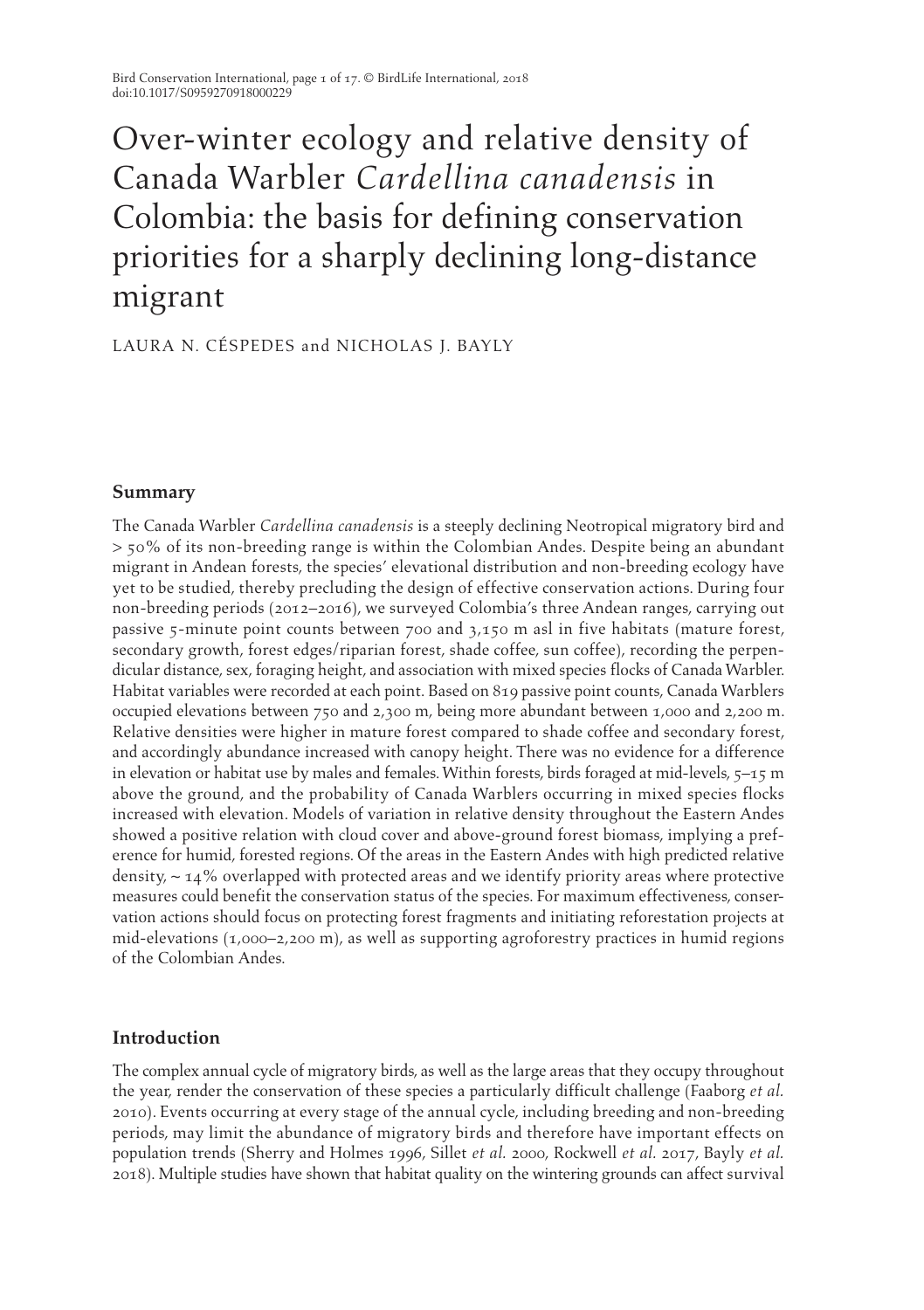in subsequent stages of the annual cycle, as well as influence reproductive success (Marra *et al.* 1998, Norris *et al.* 2004, Harrison *et al.* 2011, Rockwell *et al.* 2012, Aharon-Rotman *et al.* 2016). Habitat loss in these areas may therefore be contributing to population declines (Taylor and Stutchbury 2016). Numerous species of Nearctic-Neotropical migratory landbirds are currently experiencing dramatic population declines (Hagan and Johnston 1992, Rosenberg *et al.* 2016), the causes of which are likely to be associated with deforestation in both the wintering and breeding grounds (Robbins *et al.* 1989). Detailed information on the distribution and habitat preferences of migratory birds across all stages of the annual cycle, including non-breeding periods, is therefore essential if we are to design effective management plans (Holmes 2007, Sheehy *et al.* 2010).

The Canada Warbler *Cardellina canadensis* is a long distance migratory passerine that has seen a sharp population decline of between 62% and 66% since 1966 (Sauer *et al.* 2014, Rosenberg *et al.* 2016) and is currently listed as 'Endangered' in Canada (COSEWIC 2008). Both loss of forested habitats on its North American breeding grounds and South American wintering grounds have been cited as potential causes of this steady decline (Becker *et al.* 2012). However, recent analyses derived from long-term monitoring data suggest that landscape changes in the non-breeding grounds might be the main driver of population declines in Canada Warbler (Wilson *et al.* 2018).

Canada Warbler breeds mainly in boreal forest along a broad longitudinal range in North America and the core of its winter distribution lies within the Andes of Colombia and Ecuador (Curson *et al.* 1994). The Colombian Andes host several other species of Nearctic-Neotropical migratory birds during the winter, including three species of conservation concern: Olive-sided Flycatcher *Contopus cooperi*, Cerulean Warbler *Setophaga cerulea* and Golden-winged Warbler *Vermivora chrysoptera* (Davidson *et al.* 2011, Colorado *et al.* 2012). Although habitat loss in both the breeding and non-breeding grounds is likely to be affecting populations of these species of concern ( Jones *et al.* 2004, Colorado *et al.* 2012), forest cover across North America has remained relatively stable in recent years (Robbins *et al.* 1989). In stark contrast, Neotropical forest cover has reduced dramatically (Wassenaar *et al.* 2007), especially in densely populated areas like the Colombian Andes (Etter *et al.* 2006, Rodríguez Eraso *et al.* 2012). In the case of the Canada Warbler, changes in the human footprint between 1993 and 2009 was equivalent to just a 0.11% increase on the breeding grounds, while it was estimated at  $14\%$  for the South American wintering grounds (Wilson *et al.* 2018). Therefore, prioritising areas for conservation in the Andean wintering grounds is likely to be a fundamental strategy for reversing population declines in species like the Canada Warbler.

While the elevation and habitat use of over-wintering Canada Warbler is reasonably well known from anecdotal evidence, there have been no systematic studies to determine how abundance varies with elevation or habitat. Canada Warbler is reported to inhabit montane habitats during the wintering period, typically between 1,000 and 2,000 m asl (Curson *et al.* 1994), however, it is not clear if its abundance varies with elevation. A study of migrants on stopover in South America found that density was not uniform across elevations, and that patterns were species specific, likely reflecting different habitat preferences (Gómez *et al.* 2015). Also, evidence from tropical resident birds suggests that species are not only restricted to specific elevation bands but their abundance varies with elevation (Diamond 1973, Jankowski *et al.* 2009).

The Canada Warbler is known to inhabit Andean forests but will also use agroforestry systems such as shade coffee (Díaz-Bohórquez *et al.* 2015), and more rarely, open habitats such as silvopastures (McDermott and Rodewald 2014). However, considering its preference for habitats with a dense understorey on the breeding grounds (Hallworth *et al.* 2008, Flockhart *et al.* 2016), it is possible that the species seeks similar habitats during the winter. In order to effectively prioritise regions, habitats and elevations for conservation, it is essential to first refine our knowledge of habitat preferences and other aspects of the wintering ecology of the Canada Warbler.

In this study, we aimed to fill these critical knowledge gaps by evaluating whether the estimated density of Canada Warbler varies by elevation and habitat (e.g. forest, shade coffee plantations) across its over-wintering range in Colombia. We also describe more specific aspects of the species' wintering ecology such as its foraging strata and participation in mixed-species flocks.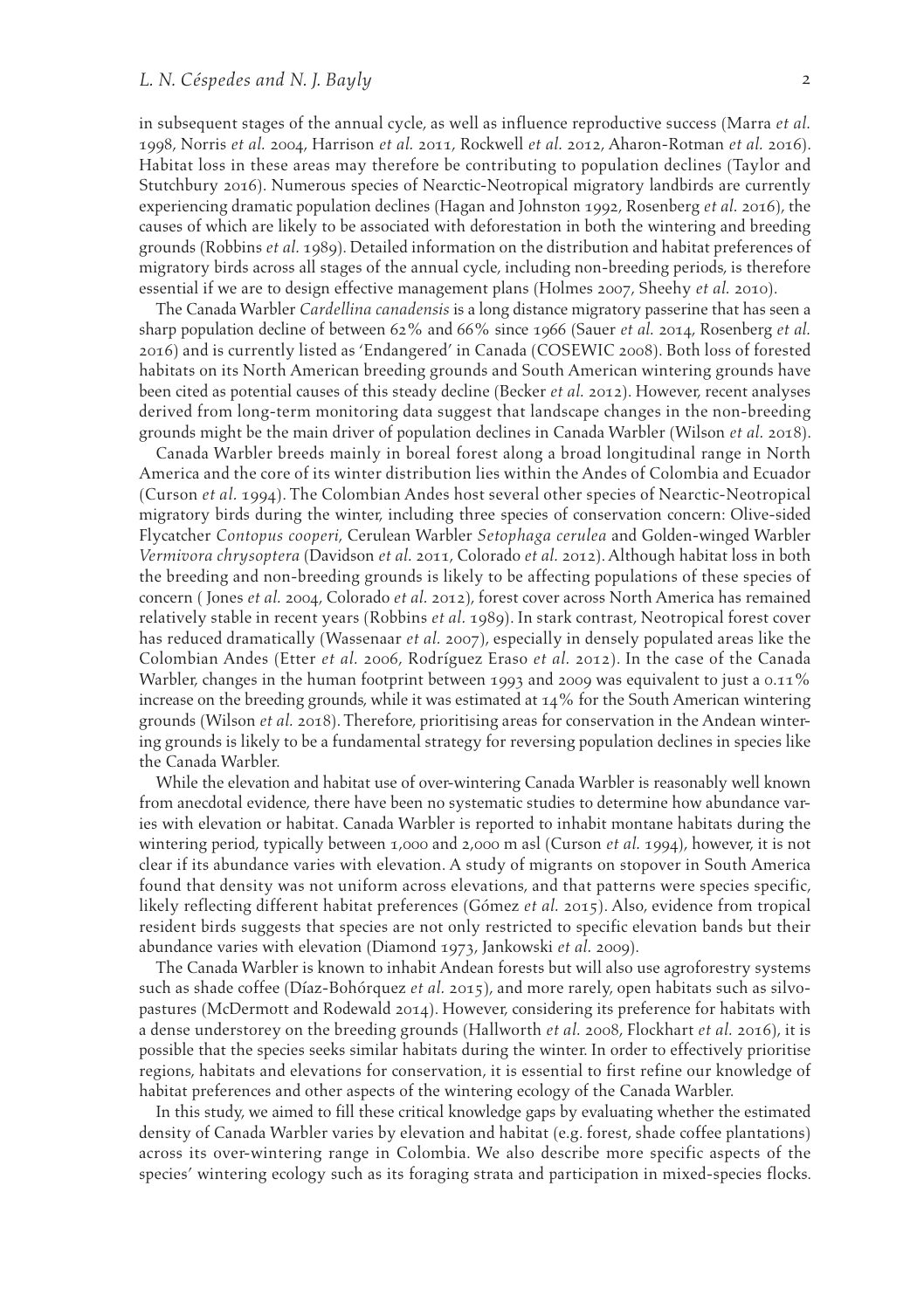Specifically, we address the following questions: 1) How does the relative density of Canada Warbler vary with elevation in the Colombian Andes? 2) How does the relative density vary across habitats and with fine-scale habitat structure? 3) Which environmental variables influence the relative density at the broad scale of Colombia's Eastern Andes and to what extent do areas of high predicted density overlap with protected areas? 4) Is there differential use of elevations and habitats by sex? 5) Which vegetation strata do Canada Warbler use most? 6) Is participation in mixed flocks part of the wintering ecology of Canada Warbler? By identifying regions and habitat characteristics that are positively correlated with Canada Warbler abundance, we aim to provide the basis for defining conservation priorities in Colombia and the wider Andes and fuel the development of a non-breeding area management plan.

## **Methods**

### *Study sites*

To generate a representative sample of habitat and elevation use in the Colombian Andes, we visited 24 non-random study sites throughout the three Andean ranges (Eastern, Central and Western Andes) and the Sierra Nevada de Santa Marta (Figure 1). Study sites were located on each Andean slope, e.g. both the eastern and western slope of the Eastern Andes and were selected to cover an elevation gradient from 700 to 3,150 m. Beyond elevation, site choice was determined by studying forest cover maps and, more critically, by accessibility. Most of the study sites were located in the Eastern Andes (14 sites), followed by the Western Andes (seven sites), Central Andes (two sites) and Sierra Nevada de Santa Marta (one site). A list of sites, average coordinates and habitats sampled is provided in Table S<sub>1</sub> in the online supplementary material.



Figure 1. Distribution of 24 study sites where point counts were undertaken in the three Andean ranges and the Sierra Nevada de Santa Marta of Colombia.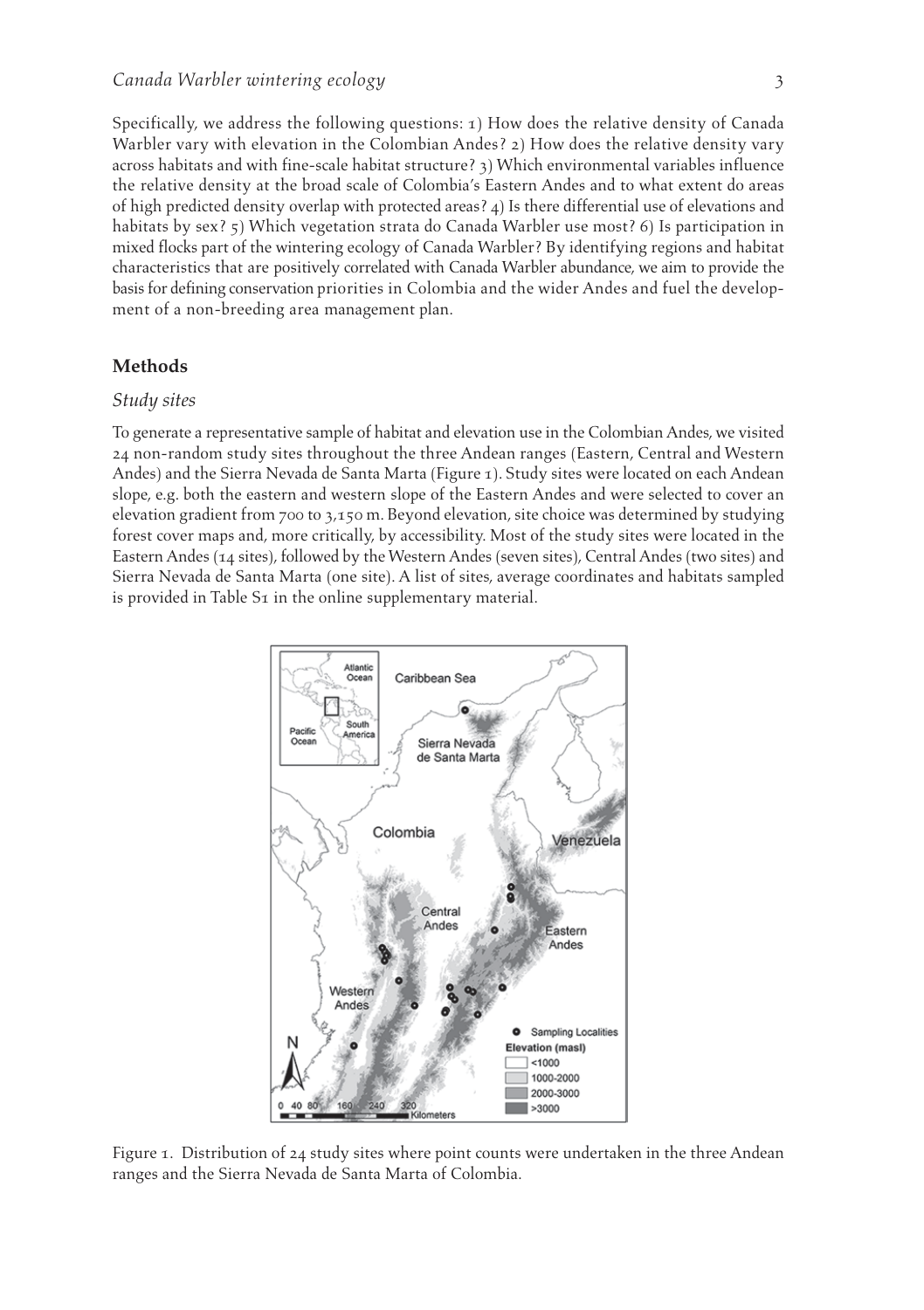#### *Sampling protocols*

## Passive point counts

Points (819 in total) were distributed across study sites with stratification by elevation and habitat, in order to cover five major habitat categories (see below) and to have a minimum of  $25$  points in each of 10 elevations bands (250 m) spanning the gradient from 750 m to 3,250 (Figure S1). Eight points were located below 750 m and only 10 points were located in the 2750–3,000 m band.

At each point, 5-minute counts were carried out between 1 December and 15 March, thereby avoiding the migration periods of this species in Colombia (September–November and April–May), during four successive non-breeding periods between 2012 and 2016. The majority of points were surveyed in two non-breeding periods,  $2014/2015$  and  $2015/2016$  (42% and  $51\%$  respectively). The number of points per site varied from one to 144, depending on the area of habitat available and access routes. All points were separated by approximately 100 m (minimum of  $75$  m) and were surveyed between 06h00 and 10h30 EST. We never detected birds further than 50 m from the observer and the majority of detections were within a 25 m radius (85%), implying that a distance of 100 m likely assured independence between points. Canada Warblers were not highly mobile either (NB pers. obs.), such that detecting the same individual at two consecutive points was considered highly unlikely. Canada Warblers were detected by visual (24%) and auditory cues (76%) and for each individual the following information was recorded: horizontal distance to the nearest meter (m) from centre of point (estimated by observer with occasional verification through pacing); vertical distance above the ground to the nearest meter (m); participation or not in mixed-species flocks, where a mixed-flock was defined as a group of two or more species moving together in a consistent direction (Colorado and Rodewald 2015). For all points in 2016, we recorded whether a mixed flock was present or not, using the same definition as above. The sex of Canada Warbler was determined where possible based on the extent of black on the forehead and black spotting on the breast (Pyle 1997). When birds were only heard during points, playback was occasionally used once the point was completed to draw birds within view and determine their sex.

All point counts were carried out by one of three observers, Nicholas Bayly, Laura Céspedes and Camila Gómez, having standardised distance estimation and the ability to identify Canada Warbler by their "chip" call. Observers had extensive experience identifying other migratory birds by sight and sound, as well as common resident species in the study sites, which was necessary to describe mixed flocks in point counts. The "chip" call of Canada Warblers, emited frequently by over-wintering birds, is characterised as a sharp 'shik' (Curson *et al.* 1994) with a descending frequency. It was readily recognisable from the vocalizations of other migratory warblers common in our study sites (Blackburnian Warbler *Setophaga fusca*, American Redstart *S. ruticilla*, Blackand-white Warbler *Mniotilta varia*, Tennessee Warbler *Leiothlypis peregrina*). Prior to conducting point counts, observers received training in the estimation of horizontal distances by comparing them to distances measured in paces. For both vertical and horizontal distances, observers compared and constrasted estimations to facilitate their standardisation.

#### Elevation and habitat variables

At each point, we recorded the exact location to within 5 m using a GPS unit. Coordinates were later entered into Geoplaner 2.7 [\(www.geoplaner.com\)](http://www.geoplaner.com) to determine the elevation of each point. Nonetheless, elevation values given by the GPS and Geoplaner were highly consistent. For each point visited between January 2015 and March 2016, we visually estimated canopy height (m) and % canopy cover, determined by estimating the percentage cover of the field of view of an inverted 8 x 42 binocular (James and Shugart 1970). We also assigned each point to one of five habitat categories: mature forest (canopy height  $> 15$  m); secondary forest (canopy height  $< 15$  m); forest edges (includes forest edges with shade coffee and pastures and gallery forest); shade-grown coffee; and sun coffee. Between 700 and 2,250 m we define mature forest as having a canopy height  $>$  15 m and secondary forest as having canopy height < 15 m. Above 2,250 m, assignment was more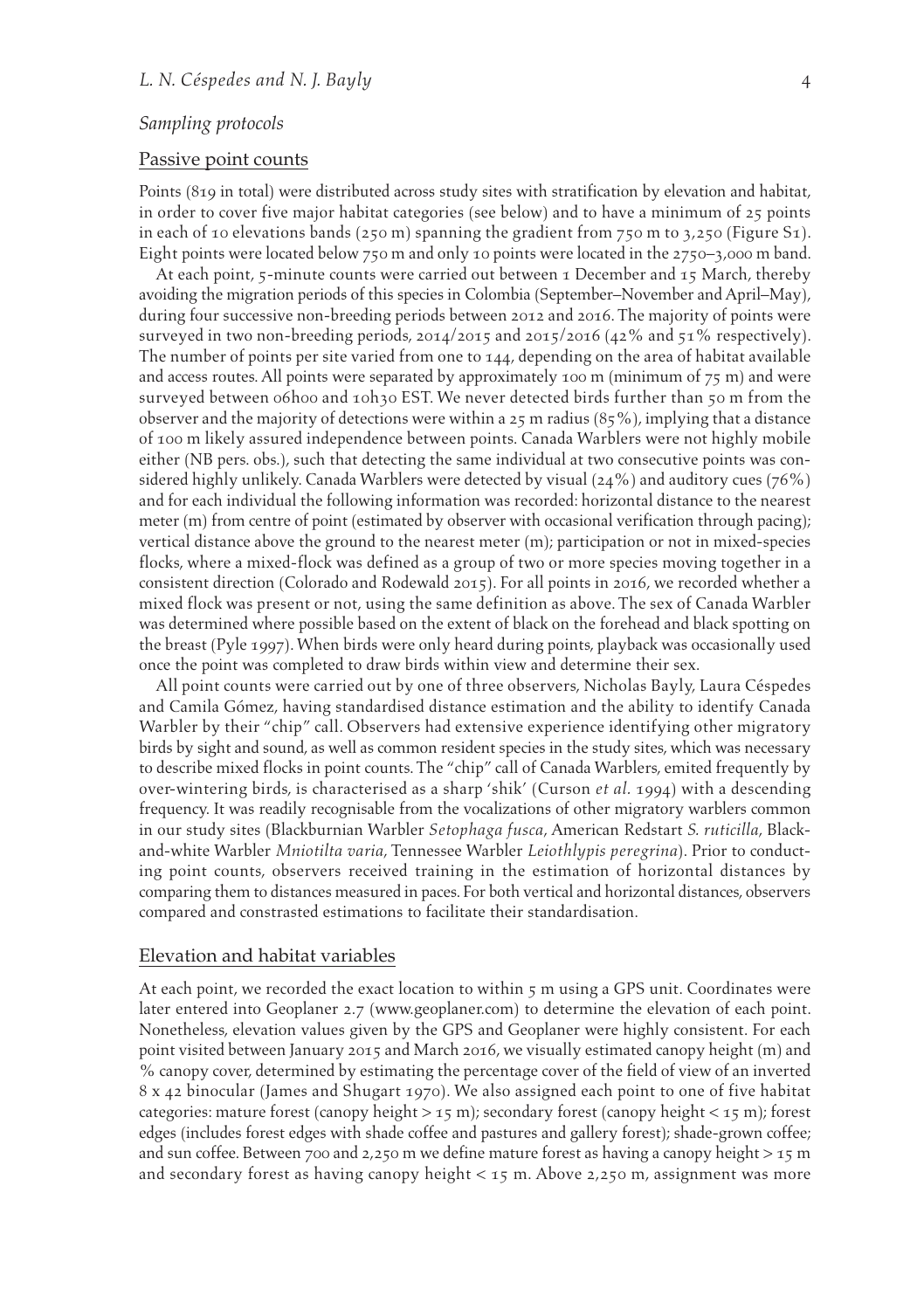subjective, as above this elevation elfin or dwarf forest is common and mature stands rarely exceed

15 m in height. The habitats sampled are the most representative habitats within the Colombian Andes but did not include cattle pastures, a predominant land use type where Canada Warbler was not expected, due to near or complete absence of trees.

#### *Data analysis*

## Relative density of Canada Warbler across habitats and elevations

To asses if abundance of Canada Warbler is predicted by elevation and habitat, we used distance sampling to adjust for detectability (Rosenstock *et al.* 2002, Thompson 2002). We performed the analyses using multiple functions implemented in the 'unmarked' package (Fiske and Chandler 2011) for R programming environment (R Development Team 2008). To calculate detectability functions, horizontal distances of birds from observers were grouped in eight distance bands of 5 m (0–40 m). Point counts from sun coffee (*n* = 17) and the Sierra Nevada de Santa Marta (*n* = 19) were excluded from these analyses, since no Canada Warblers were detected in this habitat or region. Histograms of detection distances are provided in Figure S2. Because the data did not perfectly meet the assumption that detection probability decrease with distance (we had few detections at distances less than 5 m; Figure S2), we prefer to be conservative and interpret predicted values as relative density.

We employed two scales of analysis to evaluate variables that potentially affect the relative density of Canada Warbler across space. At a broad scale, we used elevation and habitat type at individual points in combination with Andean range as covariates in models, including point counts from all localities. At the finer habitat scale, we entered combinations of canopy height, canopy cover and elevation at individual points into models, and only included point counts from localities that corresponded to forest in the Eastern Andes with complete habitat data, as this was the most comprehensively sampled area and habitat (*n* = 515 point counts). For all analyses, including those in the following section, model selection was based on Akaike Information Criterion (AIC) and suitability of top models was assessed through a chi-square goodness of fit test on 1,000 simulations using the *parboot* function of 'unmarked'. We obtained the 95% confidence intervals for parameter estimates of top models using the *confint* function of 'unmarked'. When top models had a difference in AIC less than two, we obtained model-averaged predicted densities using the functions *fitList* and *predict*. If there were no competing models we made predictions based on the top model.

We fitted multiple models, including several combinations of the variables using the function *distsamp* implemented in 'unmarked' (Fiske and Chandler 2011). We standardised all continuous variables prior to fitting models by subtracting the mean and dividing by the standard deviation. When including elevation, we evaluated models that described a linear, quadratic (i.e. unimodal) and polynomial relationship with relative density. To evaluate if hour of day (Lynch 1995) or observer influenced detectability, we included models that accounted for an effect of these variables on detectability in preliminary analyses. However, there was no support for including detectability effects in the final model set.

To examine whether males and females used habitats or elevations differently, we ran a set of logistic regressions including elevation, habitat type, canopy height and canopy cover as predictors (*n* = 77 detections for which sex was confidently determined).

#### Relative density across the Eastern Andes

To determine how the relative density of Canada Warbler varied at the scale of the Eastern Andes, where sampling cover was highest, and identify potentially important regions for conservation, we determined how density varied with broad- scale environmental variables. To do so, we extracted values for each point count ( $n = 671$  point counts) from the following raster layers: above ground forest biomass (resolution 30 m for the year 2000; Baccini *et al.* 2015); cloud cover (resolution 1 km; Wilson and Jetz 2016), and precipitation (resolution 1 km; Hijmans *et al.* 2005). We used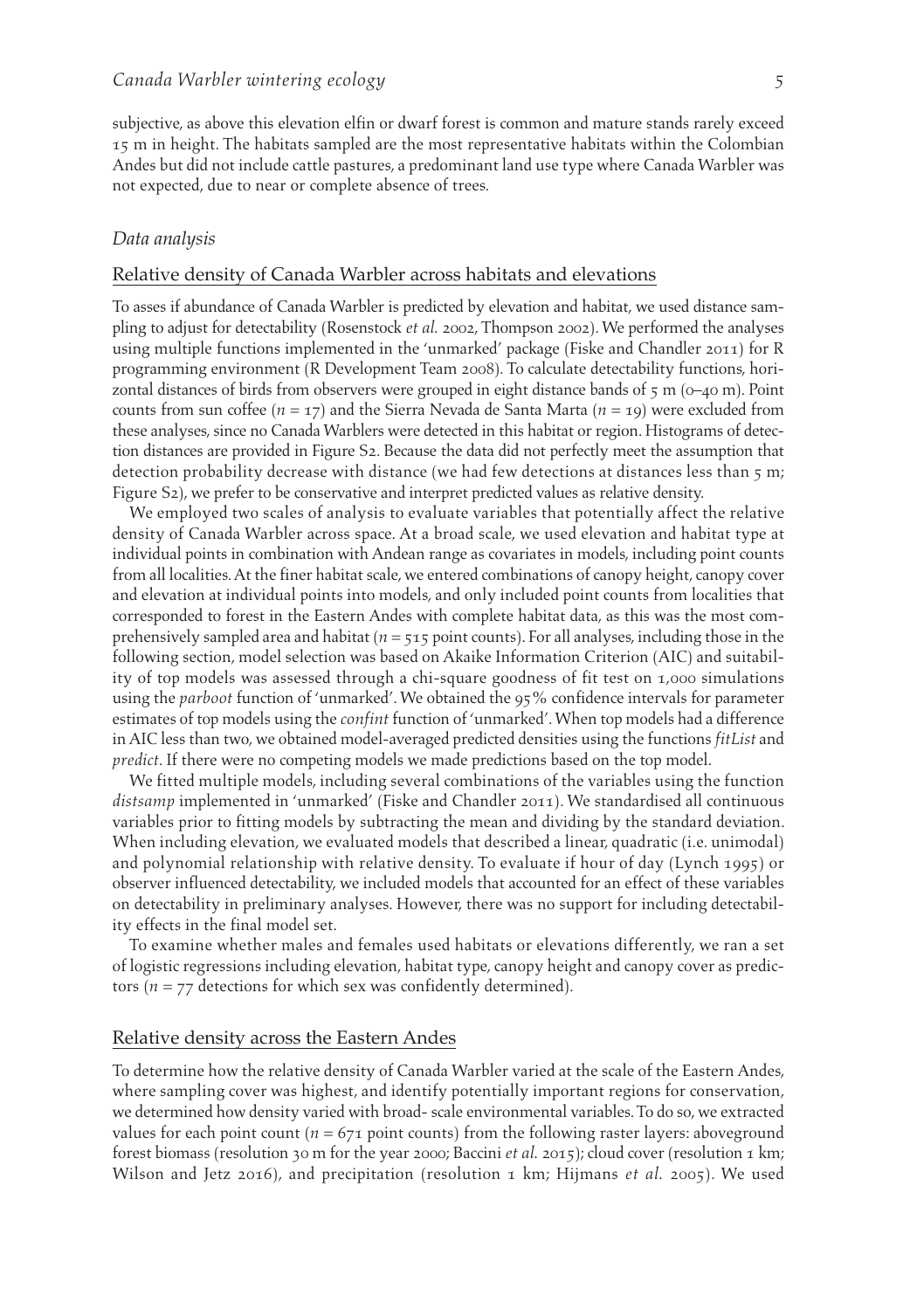above-ground forest biomass instead of tree cover, as it reflects the relative maturity of a forest in a continuous manner, increasing as tree height, volume and vegetation complexity increase. For precipitation we generated two layers from monthly WorldClim 1.4 precipitation data (Hijmans *et al.* 2005): 1) annual precipitation (mean annual precipitation) and 2) winter precipitation (mean precipitation from November through March). It is important to note that cloud cover in the tropical Andes is correlated with precipitation and humidity (Wilson and Jetz 2016). Variables related to precipitation were included because preliminary observations suggested that Canada Warblers were more commonly found in humid forest across the Colombian Andes, or at least were not associated with dry forest. Therefore, we hypothesised that precipitation and humidity could affect the density of Canada Warbler. Likewise, preliminary observations suggested that Canada Warbler could be more abundant in mature forest, which lead us to include a variable related to tree density at the extent of the Eastern Andes. Having extracted corresponding values from raster layers using the 'raster' package for R (Hijmans and van Etten 2012), we created a model set to test the effect of each environmental variable, as well as elevation, using 'unmarked' (Fiske and Chandler 2011). We used the best fit model to generate spatial abundance predictions for the extent of the Eastern Andes, bearing in mind that absolute values of predicted density for this analysis should not be taken at face value and are best treated as a relative measure of abundance.

We also evaluated to what extent areas with high predicted densities in the Eastern Andes overlapped with protected areas in Colombia. First, we created a raster containing only those areas with a density value above the median value for predicted densities. The raster was then converted to a polygon and crossed with polygons for national and regional protected areas (includes Parques Nacionales Naturales; Reservas Forestales Protectoras Nacionales; Parques Naturales Regionales; Reservas Forestales Protectoras Regionales; <http://www.siac.gov.co/catalogo-de-mapas>) to obtain an area estimate of the intersection of the two. We used functions implemented in the packages 'rgdal' (Bivand *et al.* 2017), 'raster' (Hijmans and van Etten 2012) and 'rgeos' (Bivand and Rundel 2017).

#### Vegetation strata and association with mixed flocks

To describe the vegetation strata used by foraging Canada Warbler, we took the values of distance from the ground (*n* = 37) recorded at points with visual detections and the corresponding value of canopy height for each point. We calculated a ratio (distance above the ground/canopy height) to account for any effects of canopy height on vegetation strata use.

To determine if association with mixed-species flocks was an important aspect of the wintering ecology of Canada Warbler, we calculated the percentage of birds detected in flocks. As the frequency of flocks may vary between habitats and elevations, which may in turn affect whether birds associated with flocks or not, we undertook a logistic regression where absence/presence in a flock was coded as 0 or 1. We then designed a model set to test whether either habitat, elevation or the abundance of flocks at a given elevation (% of points with flocks within 250 m elevation bands) influenced the probability of flock use. The model set included models containing each variable and various combinations (additive) of all three variables.

### **Results**

In 819 point counts we detected 161 Canada Warblers at 148 points (∼ 18% of points), 70 of which were visual detections (∼ 43%). All individuals were detected between 793 and 2,305 m in the Western, Central and Eastern Andes. No individuals were detected in the Sierra Nevada de Santa Marta in 19 point-counts.

#### *Relative density of Canada Warbler across habitats and elevations*

We found that both habitat type and elevation predicted the relative density of Canada Warblers in the Colombian Andes, based on support for four competing models containing both variables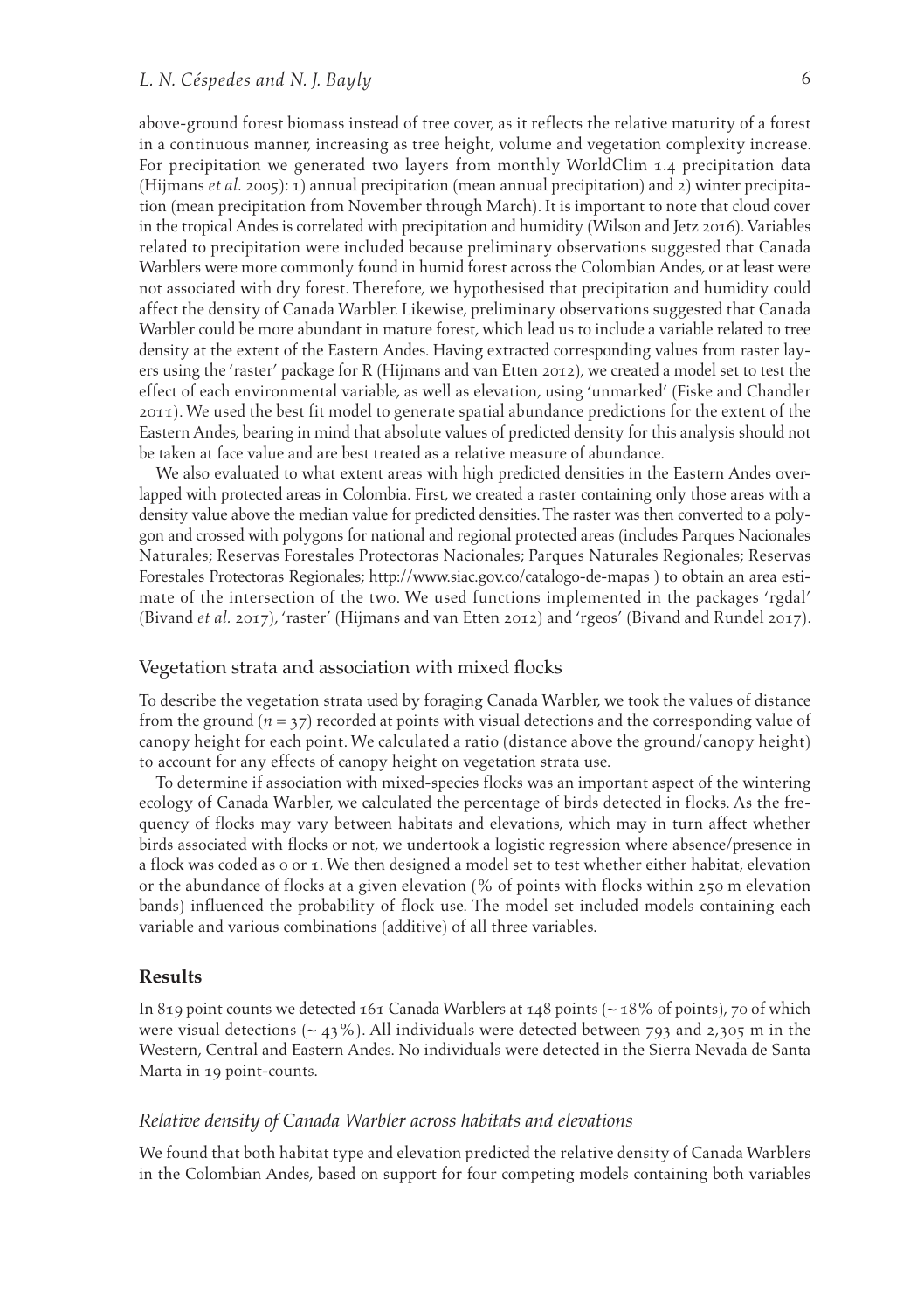(Table 1, Table S2), with the top model including habitat and a quadratic relationship with elevation. The next best model contained the variable Andean range, which predicted higher densities in the Eastern Andes, followed by the Western and finally the Central Andes, although the 95% CI for estimates revealed that our data does not support differences between mountain ranges (Table S2). The third and fourth best models predicted a polynomial relationship of relative density with elevation (Table 1). All four competing models had good fit according to a chi-square goodness of fit test  $(P = 0.88, P = 0.89, P = 0.87, P = 0.48$  respectively). According to the model-averaged predictions, relative density showed a unimodal relationship with elevation (Figure 2A), peaking around 1,500 m. While the model predicted an approximately normal distribution, the raw data suggest that abundance may be more uniform between 1,000 and 2,250 m, dropping off abruptly either side (Figure 2B). Densities were also predicted to be higher in mature forest relative to other habitats (Figure 3), despite relatively high standard errors for predicted values (Figure 3; Table S2). Using the global data set we found no evidence of differential use of habitats and elevations by sex, with the null model having the lowest AIC value (Table S3).

At a fine scale, data from the Eastern Andes provided support for a positive effect of canopy height on the relative density of warblers (Figure 4, Table 2, Table S4). There was also weak support for an effect of canopy cover on relative density (Table 2, Table S4). The top two models (ΔAIC < 2) had good fit according to a chi-square goodness of fit test (*P* = 0.78, *P* = 0.698 respectively).

## *Relative density and distribution of Canada Warbler across the Eastern Andes*

Elevation, forest biomass and cloud cover best explained the spatial variation in the relative density of Canada Warbler at the scale of the Eastern Andes (Table S5, *P* = 0.926 for chi-square goodness of fit test). Elevation, following the results for the global dataset, had a quadratic relationship with relative density, while above-ground forest biomass and cloud cover had a positive linear relationship (Table S6). The projection of these results (Figure 5), depicts a distribution along the length of the Eastern Andes, with higher densities occurring at mid elevations and where precipitation (cloud cover) and forest cover were high (Figure 5, Figure S3).

| Model                                           | К               | LL        | $\triangle$ AIC | $w_i$ |
|-------------------------------------------------|-----------------|-----------|-----------------|-------|
| Elevation (quadratic) + Habitat                 | 8               | $-680.65$ | $0.00*$         | 0.35  |
| Elevation (quadratic) + Habitat + Andean range  | TO <sub>1</sub> | $-678.71$ | 0.11            | 0.33  |
| Elevation (polynomial) + Habitat                | 9               | $-680.44$ | 1.58            | 0.16  |
| Elevation (polynomial) + Habitat + Andean range | 11              | $-678.61$ | 1.92            | 0.13  |
| Elevation (quadratic) + Andean range            | 7               | $-684.46$ | 5.61            | 0.02  |
| Elevation (polynomial) + Andean range           | 8               | $-684.46$ | 7.60            | 0.01  |
| Elevation (quadratic)                           | 5               | $-688.48$ | 9.65            | 0.00  |
| Elevation (polynomial)                          | 6               | $-688.45$ | 11.59           | 0.00  |
| Elevation + Habitat                             | 7               | $-697.09$ | 30.87           | 0.00  |
| Elevation + Habitat + Andean range              | 9               | $-695.85$ | 32.38           | 0.00  |
| Elevation                                       | $\overline{4}$  | $-704.88$ | 40.46           | 0.00  |
| Elevation + Andean range                        | 6               | $-703.01$ | 40.72           | 0.00  |
| Habitat + Andean range                          | 8               | $-703.13$ | 44.96           | 0.00  |
| Habitat                                         | 6               | $-705.25$ | 45.20           | 0.00  |
| Andean range                                    | 5               | $-709.50$ | 51.70           | 0.00  |
| Null                                            | 3               | $-711.78$ | 52.25           | 0.00  |
| *AIC value of the top model = $1377.305$        |                 |           |                 |       |

Table 1. Model set to describe how the density of over-wintering Canada Warbler varies throughout the Andes of Colombia with elevation and habitat. Models are ordered from highest to lowest based on Akaike weights (*wi*). The top four models were averaged to obtain predicted densities.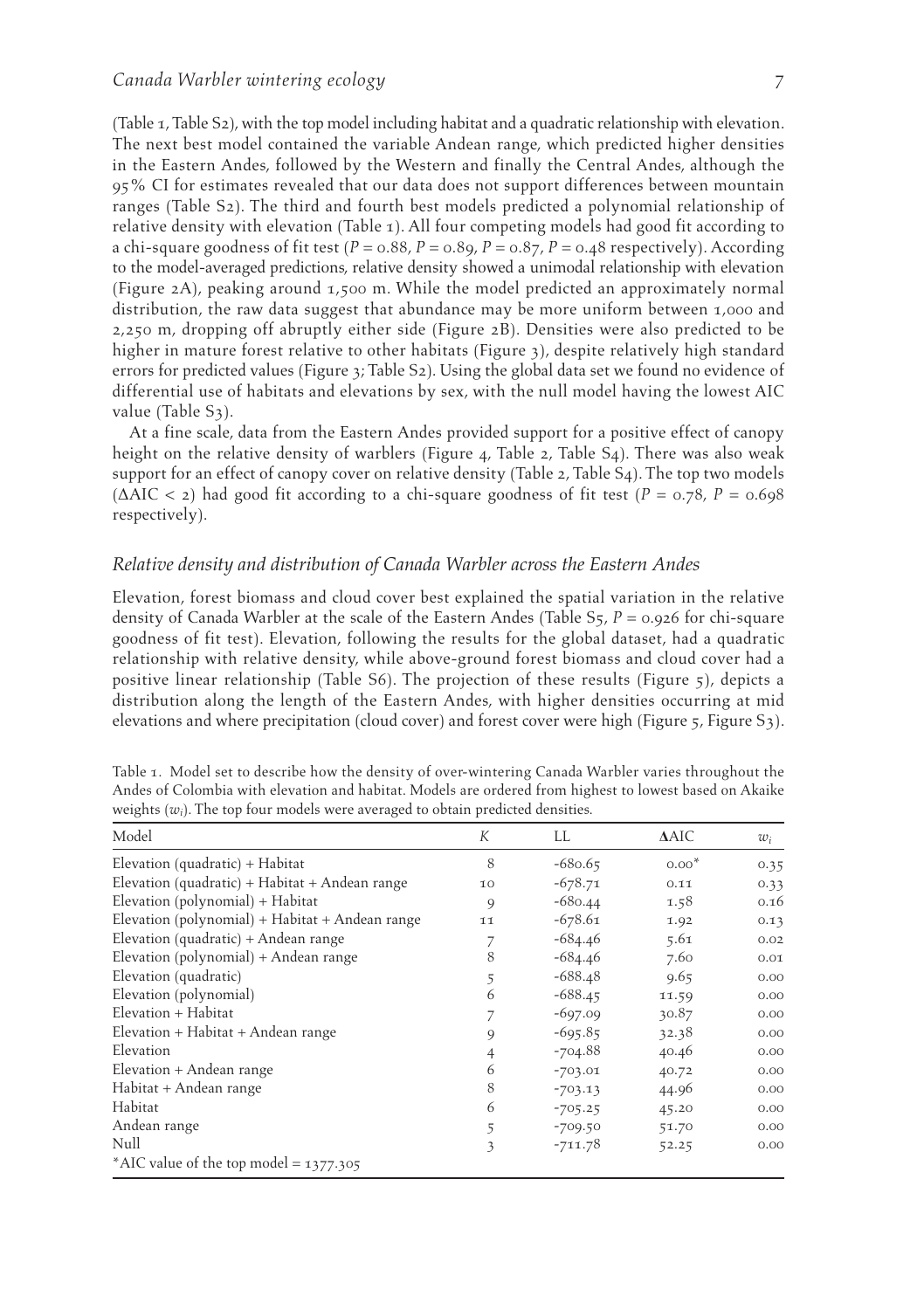

Figure 2. Relative density of Canada Warblers in forest peaked at intermediate elevations (around 1,500 m asl). **A)** Predicted densities across elevations obtained after averaging the four top models, two describing a quadratic and two a polynomial relationship with elevation. Dotted lines represent the standard error of predicted values (±SE). Predictions were made for mature forest in the Eastern Andes **B)** Percentage of points in mature forest at which Canada Warblers were detected by elevation band.

Absence or low densities were predicted above 2,500 m at the centre of the mountain range (Figure 5). The highest spatially continuous predicted densities occurred on the eastern slope in the departments of Meta and Caquetá (Figure 5, G and J respectively) and the north-eastern portion of the eastern slope in Arauca (Figure 5, C).

Areas with high relative densities of Canada Warbler in the Eastern Andes overlapped by 14% with protected areas (Figure S4). National Natural Parks accounted for 99.5% of overlap (∼ 2,000 km2), with the following parks containing the largest areas of predicted high relative density (from north to south): Parque Nacional Natural (PNN) Catatumbo-Barí, PNN Tamá, PNN Serranía de los Yariguies, PNN El Cocuy, PNN Chingaza, PNN Sumapáz and PNN Cordillera de los Picachos (Figure S4)



Figure 3. Mature forest held the highest relative density of Canada Warblers in contrast to secondary growth, forest edges, and shade coffee. Error bars denote standard error of predicted values ( $\pm$  SE). Predictions were made for the Eastern Andes and keeping elevation constant at the mean.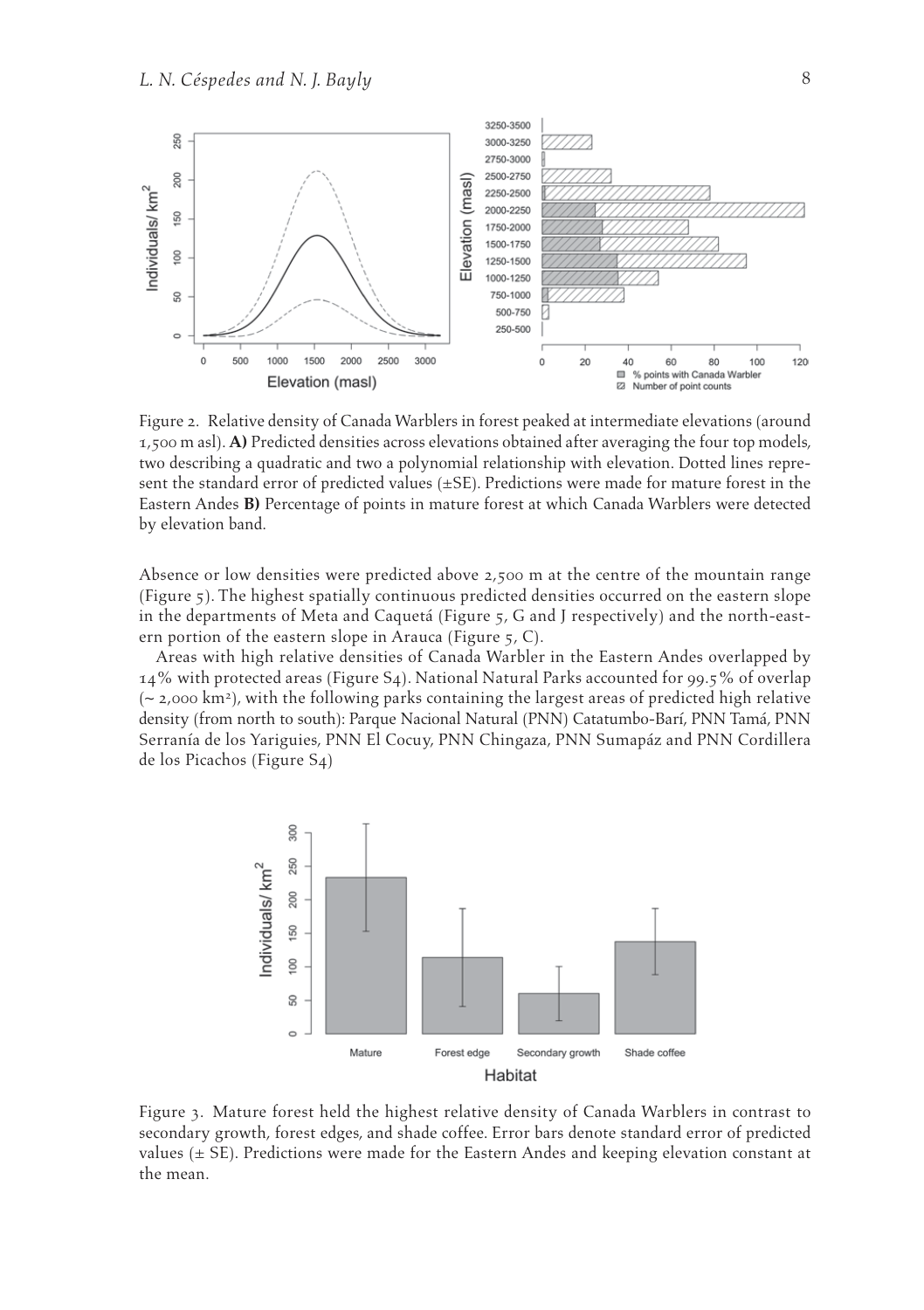

Figure 4. Relative density of Canada Warbler is higher in mature forest with a higher canopy. Predictions were obtained after averaging two models, one including elevation and canopy height as predictors and other that also included canopy cover. For predictions, elevation and canopy cover were kept constant at the mean. Dotted lines represent the standard error of predicted values  $(\pm S E)$ .

## *Vegetation strata and association with mixed flocks*

On average, Canada Warblers used mid-strata in Andean forests during the wintering period  $(x = 7.6 \text{ m}, \text{SD} = 3.6, n = 64, \text{ Figure 6A}).$  Taking into account canopy height, the majority of birds used vegetation strata in the lower ∼ 50% of the available range (*x* = 0.38, SD = 0.18; Figure 6B).

Of 144 individuals for which information on presence/absence in mixed flocks was recorded, 30 individuals (∼ 21%) participated in mixed-species flocks. Logistic regression models revealed a strong effect of elevation but not habitat on the probability of being in a mixed-species flock, with birds being more likely to participate in flocks at higher elevations (> 2,000 m; Figure 7).

| Model                                                | К | LL        | $\triangle$ AIC | $w_i$ |  |  |
|------------------------------------------------------|---|-----------|-----------------|-------|--|--|
| Elevation (quadratic) + Canopy height                | 6 | $-491.03$ | $0.0*$          | 0.52  |  |  |
| Elevation (quadratic) + Canopy height + Canopy cover | 7 | $-490.52$ | 0.99            | 0.32  |  |  |
| Elevation (quadratic)                                | 5 | $-493.55$ | 3.04            | 0.11  |  |  |
| Elevation (quadratic) + Canopy cover                 | 6 | $-493.31$ | 4.55            | 0.05  |  |  |
| Elevation $+$ Canopy height                          | 5 | $-502.54$ | 21.02           | 0.00  |  |  |
| Elevation + Canopy height + Canopy cover             | 6 | $-502.49$ | 22.93           | 0.00  |  |  |
| Canopy height                                        | 4 | $-506.06$ | 26.07           | 0.00  |  |  |
| Canopy height + Canopy cover                         | 5 | $-506.04$ | 28.01           | 0.00  |  |  |
| Elevation                                            | 4 | $-509.63$ | 33.21           | 0.00  |  |  |
| Elevation + Canopy cover                             | 5 | $-509.55$ | 35.05           | 0.00  |  |  |
| Null                                                 | 3 | $-515.62$ | 43.18           | 0.00  |  |  |
| Canopy cover                                         | 4 | $-514.87$ | 43.67           | 0.00  |  |  |
| * AIC value of the top model = $994.06$              |   |           |                 |       |  |  |

Table 2. Model set to describe how Canada Warbler density in Andean forests in Colombia varies with fine-scale habitat variables. Models are ordered from highest to lowest based on Akaike weights (*wi*). The top two models were averaged to obtain predicted densities.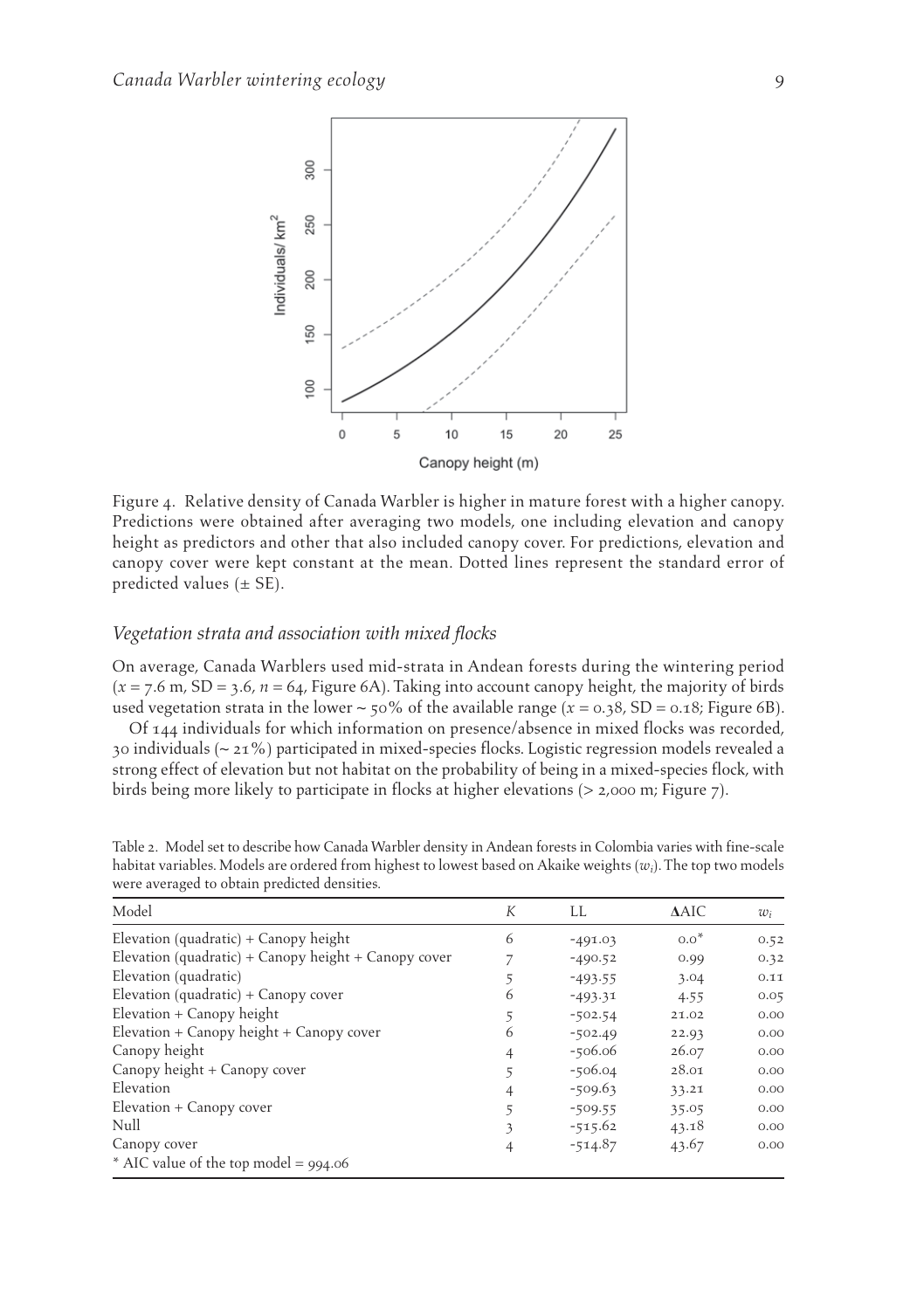

Figure 5. Predicted relative density of Canada Warblers in the Eastern Andes based on a model containing the variables: elevation; aboveground forest biomass; and cloud cover. Predicted densities, denoted by the colour scale, peak at intermediate elevations in areas with high cloud cover and low deforestation (green). The lower half of the density colour scale corresponds to transparent colours. Political divisions in grey correspond to the Colombian departments: Norte de Santander (A), Santander (B), Arauca (C), Boyacá (D), Casanare (E), Cundinamarca (F), Meta (G), Tolima (H), Huila (I) and Caquetá (J). The grey scale denotes elevation and national borders are depicted with a black line.

## **Discussion**

Canada Warbler relative density in the Andes of Colombia was higher at mid-elevations (1,000–2,000 m) and increased with canopy height in montane forests. Densities were predicted to be highest in mature forest, relative to shade coffee, forest edges and secondary growth and no birds were detected in sun coffee (Figure S5). Birds generally foraged within the lower and middle strata of the forest, which are rarely well developed in secondary forests or agroforestry systems. At a broad scale, relative density increased with cloud cover, which is correlated with precipitation, and forest biomass. By increasing our understanding of the over-winter ecology of the Canada Warbler, we hope these results will make a significant contribution to the development and design of conservation plans and actions for this sharply declining migrant, especially given the disproportionate contribution of habitat loss on the wintering grounds to demographic change over the last 50 years (Wilson *et al.* 2018).

## *Relative density of Canada Warblers: Importance of elevation, habitat and environmental conditions*

Elevation had an important influence on Canada Warbler presence and relative density in this study, similar to findings for other migratory birds at a stopover site in northern Colombia (Gómez *et al.* 2015). We recorded over-wintering Canada Warblers in Andean forests between 750 and 2,300 m with relative densities being highest between 1,000 and 2,000 m Although predictions suggest a humped density distribution as depicted in Figure 2A, an alternative plausible scenario is that densities may be more uniform between 1,000 and 2,250 m, dropping off abruptly above and below these elevations (Figure 2B). To our knowledge, this is the first evaluation of how density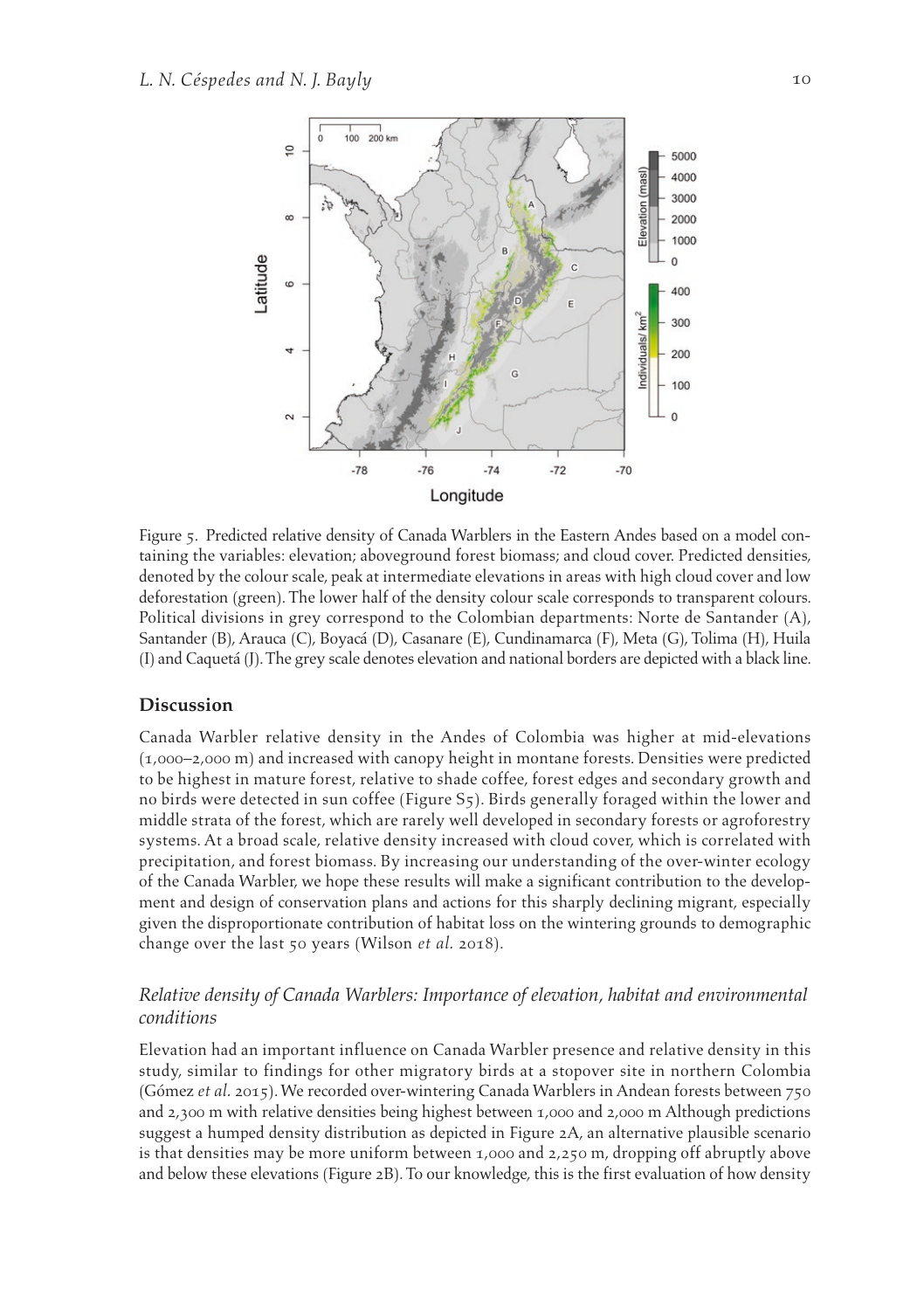

Figure 6. **A**) Foraging height of Canada Warblers (grey bars) spanned from 1 to 16 m above the ground in Andean forests, with  $64\%$  of birds occurring at mid-levels between 5 and 10 m. Canopy height (cross-hatched bars) at points where we recorded Canada Warblers was always >12 m. Dashed vertical lines depict the mean of each distribution **B**) Density plot showing that Canada Warbler occupied mid to lower vegetation strata in Andean forests relative to canopy height. The dashed vertical line depicts the mean of the distribution.

of an over-wintering migratory bird varies across the slope of the Andes. Despite occurring across a relatively broad elevation range, this range overlaps with the steep slopes of the Andes and covers a relatively small area compared to higher elevations (see Fig. 5), at least at the extent of the Eastern Andes. The restricted area with high predicted relative density along a thin elevation band is qualitatively different from past depictions of the species' over-wintering distribution, which showed the it occupying a vast area covering the entirety of the Andes of northern South America (IUCN 2017). These findings reflect those for other South American wintering species whose non-breeding distribution have been evaluated and found to be smaller than previous estimates (Remsen 2001, Colorado *et al.* 2012), highlighting the need for rigorous evaluations of spatial variation in abundance of Neotropical migratory birds.



Figure 7. The probability of over-wintering Canada Warbler participating in mixed species flocks increased at higher elevations in the Colombian Andes. The percentage of points with flocks within altitudinal bands of 250 m did not explain this relationship, with the percentage being similar between elevations (mean, flocks present at 17.2% of points)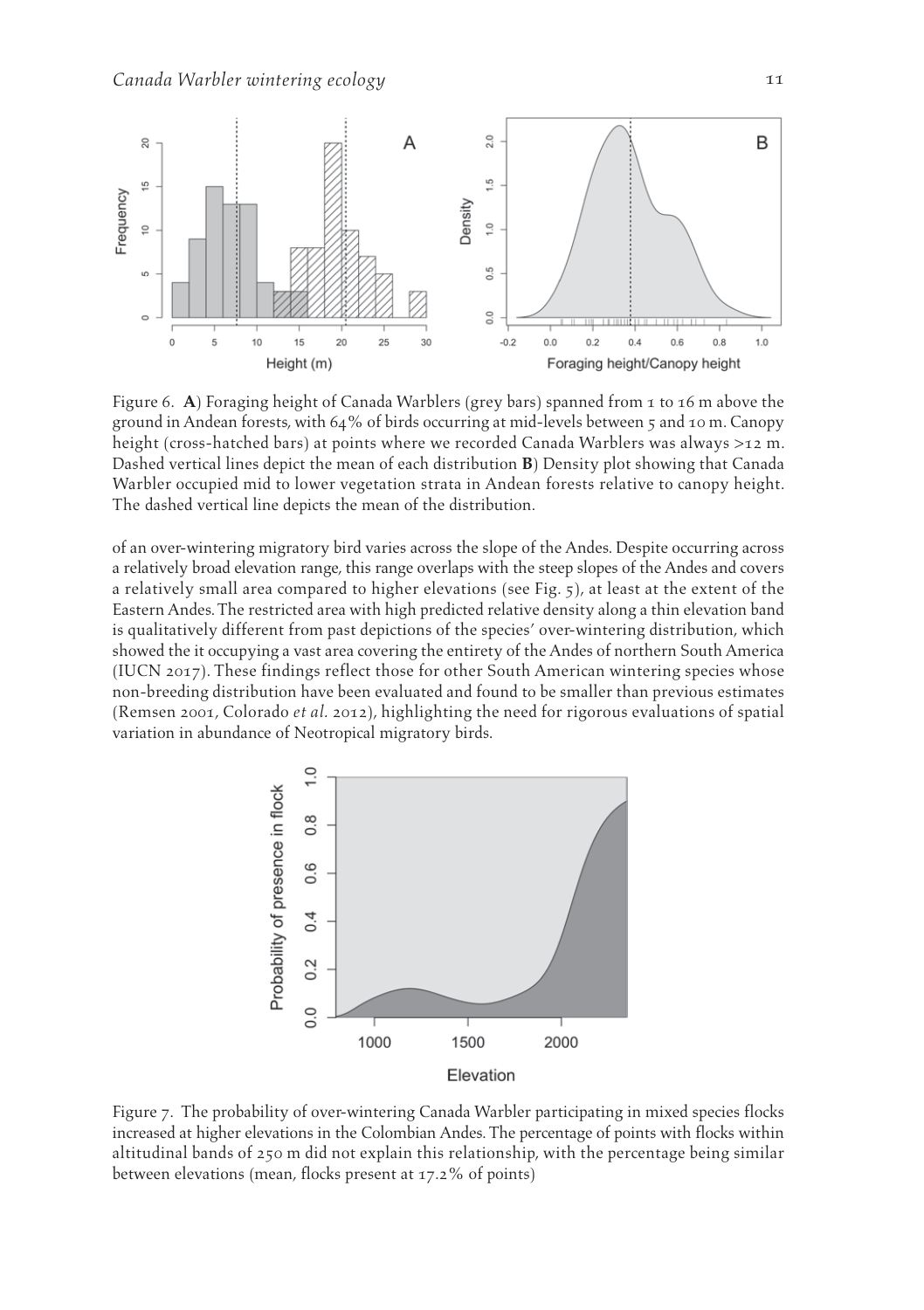Densities of Canada Warbler over-wintering in the Andes of Colombia were higher in mature forest stands versus secondary forest and shade-coffee plantations, and no birds were detected in sun coffee in 17 point-counts. Although agroforestry systems such as shade coffee might be good quality habitat for many migratory birds (Tejeda-Cruz and Sutherland 2004, Komar 2006, Bakermans *et al.* 2009, McDermott and Rodewald 2014), our results suggest that their role in the maintenance of Canada Warbler populations is unclear and likely dependent on shade structure and composition (see below). Density has been found to be an indicator of habitat quality in a number of over-wintering migratory birds, including the closely related Wilson's Warbler *Cardellina pusilla* (Ruiz-Sanchez *et al.* 2017) and the American Redstart (Johnson *et al.* 2006)*.* If this is also true of Canada Warbler, then mature forest would appear to be of higher quality than shade coffee; that said, densities in the latter suggest they may play a significant role in providing over-wintering habitat for Canada Warblers. Given these findings, conservation of both mature forests and agroforestry systems, between 1,000 and 2,250 m, should be essential elements of strategies aimed at conserving Canada Warbler.

Relative density of Canada Warblers increased with increasing canopy height, a surrogate for maturity, a finding that is qualitatively similar to those for habitat choice on the breeding grounds, where occupancy rates are higher in mature forest stands (Grinde and Niemi 2016) or in harvested areas that retain tall emergent trees (Hallworth *et al.* 2008, Reitsma *et al.* 2008). Given that the Colombian Andes had lost 69% of their original forest cover by 1998 (Etter *et al.* 2006) and that sub-Andean montane forest within the elevation range occupied by Canada Warblers is one of the most fragmented Andean ecosystems (Armenteras *et al.* 2003), it is reasonable to hypothesise that continued deforestation is contributing to observed population declines (Sauer *et al.* 2014). These sub-Andean forests are also habitat for other Nearctic-Neotropical migratory birds of conservation concern (e.g. Olive-sided Flycatcher, Cerulean Warbler, Golden-winged Warbler; Davidson *et al.* 2011, Colorado *et al.* 2012) and several threatened range-restricted/endemic species such as the Turquoise Dacnis (*Dacnis hartlaubi;* 'Vulnerable'), Black Inca (*Coeligena prunellei*; 'Vulnerable'), and Tolima Dove (*Leptotila conoveri*; 'Endangered').

If the relationship between canopy height and relative density holds true for shade-coffee plantations, it would imply that shade coffee plantations with mature trees may provide higher quality habitat than those with a managed shade, where canopy height is controlled or defined by the tree species that provide shade (pers. obs; see Figure S5). The importance of mid-strata for foraging (see below) also has implications for how shade management in agroforestry systems could benefit the Canada Warbler. It suggests that the presence of trees of differing height/maturity and trees providing foraging stratum at mid-levels could increase populations in shade-coffee and other systems.

At the scale of the Eastern Andes, the relative density of Canada Warbler was positively affected by cloud cover and above-ground forest biomass. This provides further evidence for the association of Canada Warblers with mature forest with dense tree cover and implies that densities were higher in more humid forests (higher cloud cover is correlated with higher precipitation and humidity; Wilson and Jetz 2016)*.* Although we did not sample the southern extent of the Eastern Andes, the pre-montane forests on the eastern slope of this range (Meta and Caquetá departments) stand out as having very high predicted densities (Figure 5). Future surveys in this area will allow validation of these predictions. Other areas with high predicted density in the Eastern Andes coincide with regions of high precipitation and low rates of deforestation (Etter *et al.* 2006) (Figure S3). Although spatially predicted densities should not be taken at face value, our predictions provide a clear overview of how the abundance of Canada Warbler is markedly heterogeneous, at least at the extent of the Eastern Andes, and highlights areas of interest for future surveys (see below).

#### *Fine-scale habitat use and association with mixed-species flocks*

Canada Warblers foraged in the mid-strata of the forest, occupying the area equivalent to 25–50% of the total canopy height. It is important to note that most Canada Warblers foraged between 5 and 10 m above the ground (Figure 6), which does not represent the forest understorey ( $o$ –3 m)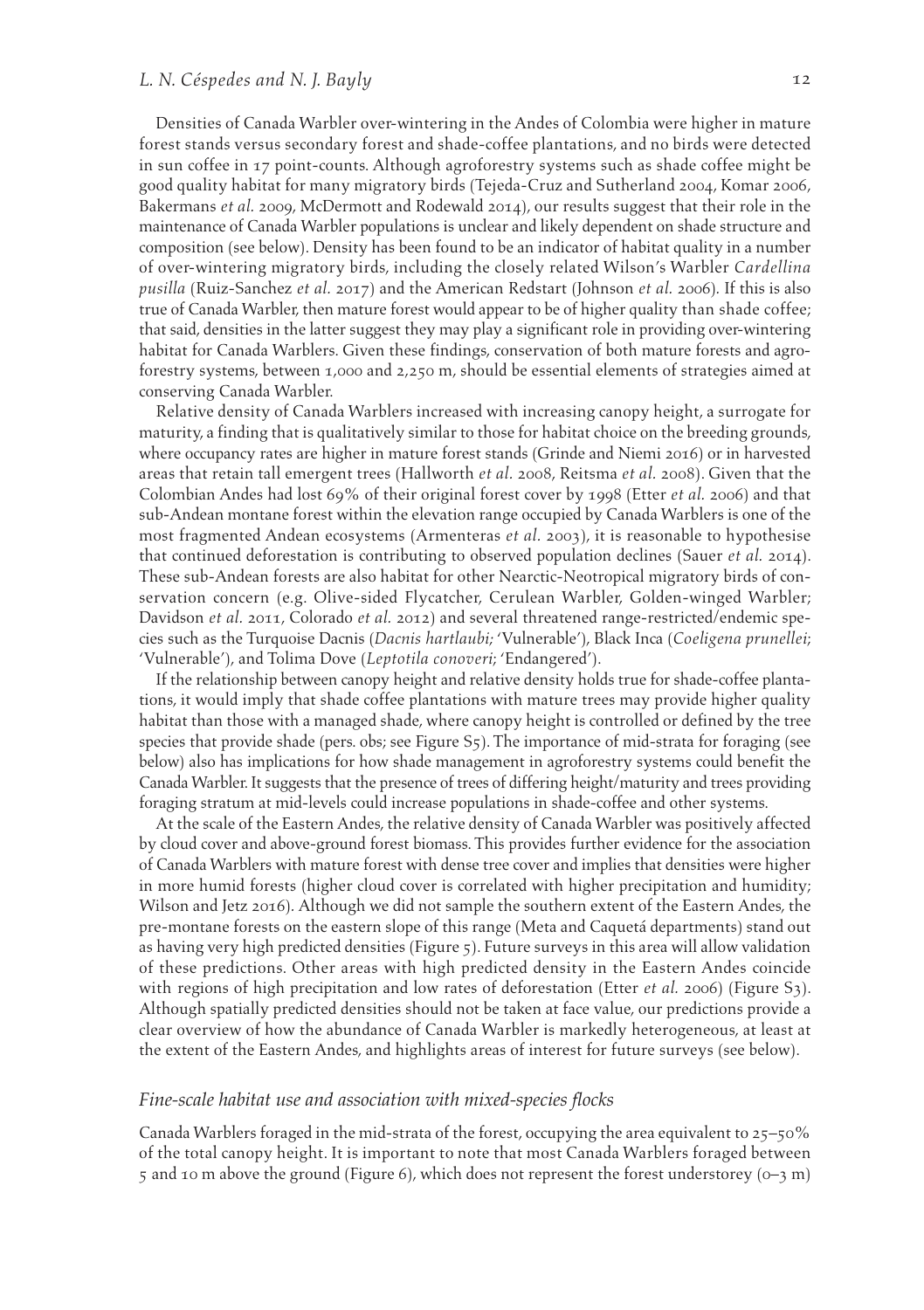but an intermediate layer. The preference of Canada Warbler for middle and low forest strata has been reported from the breeding grounds (Hallworth *et al.* 2008). This intermediate layer is rarely well developed in secondary forests, which may explain why higher densities occur in more mature forests. The preferred foraging stratum used by the Canada Warbler could also be related to lower densities in shade coffee, where middle strata bird species tend to be less abundant than in forest, in contrast to canopy specialists (Tejeda-Cruz and Sutherland 2004). In order to provide good quality Canada Warbler habitat, management of shade coffee should focus on maintaining high structural complexity and a well-developed mid-stratum.

Association with mixed flocks appears to be an important aspect of the non-breeding ecology of some Canada Warblers, a behaviour common among Neotropical residents and other migratory species (Hutto 1987, Pomara *et al.* 2003, McDermott and Rodewald 2014, Colorado and Rodewald 2015). However, participation in mixed flocks appears to be dependent on elevation, being more likely in the upper reaches of the species' altitudinal distribution  $(1,900-2,250 \text{ m})$ . At lower elevations, individuals were more likely to be solitary and based on qualitative observations we hypothesise that they may be more territorial. Why territoriality and flocking behaviour varies with elevation is not clear and deserves further study but may be related to vegetation structure and food availability. Research on other Neotropical migrants, such as the Cerulean Warbler, have shown that flocking behaviour may limit species densities in agricultural landscapes where mixed-species flocks are smaller and less diverse (Jones *et al.* 2000, McDermott and Rodewald 2014). Understanding the interplay between mixed flocking behaviour, density and habitat quality will likely constitute an important contribution for delimiting priority conservation areas for the Canada Warbler.

#### *Conservation of over-wintering habitat*

This study provides essential information for the design of conservation measures for Canada Warbler on their over-wintering grounds. According to our results, efforts should be focused on conserving humid montane forests along a thin elevation band between 1,000 and 2,250 m, while simultaneously promoting the retention of diverse and mature shade trees in agroforestry systems. Taking into account elevation, above-ground forest biomass and cloud cover/precipitation at the scale of the Eastern Andes, a number of regions are predicted to have uniformly high densities of Canada Warbler and protective measures there would likely safeguard important wintering populations. It is noteworthy that populations on the eastern slope of the Eastern Andes are connected with some of the more vulnerable breeding populations experiencing sharp declines in North America (González-Prieto *et al.* 2017), including those in the north-eastern United States and eastern Canada (Sauer *et al.* 2014). Undertaking more point counts in the Western and Central Andes would not only allow for a more rigorous assessment of variation in relative density among Andean ranges but also facilitate the determination of priority areas across Colombia.

Based on our spatial prediction, ∼ 14% of "high quality" Canada Warbler habitat in the Eastern Andes is already under some form of protection. The majority of protected habitat lies on the eastern slope of the Eastern Andes, while much of the western slope lacks protection or extensive areas of forest (Figures S3, S4). Despite reasonable representation in protected areas, a number of regions are notable for the absence of protective measures. At the southern extent of the Eastern Andes (Figure 5, departments J & G), large areas of high relative density Canada Warbler habitat exist primarily in the department of Caquetá (J), an area considered a conservation priority (Armenteras *et al.* 2003) but also subject to the highest current and projected deforestation rates in Colombia (González *et al.* 2011). In contrast, a similar region at the north-eastern extent of the eastern slope is largely protected by the PNN El Cocuy (Figure 4, Figure S3). Between these two regions, much of the eastern slope in the departments of Boyacá and Casanare lacks protection and alongside areas in Caquetá would benefit from initiatives to create new protected areas. On the western slope, the most important protected area is the PNN Serranía de los Yariguíes (Figure S4) but outside of this park, extensive areas with high predicted densities in the departments of Norte de Santander, Santander, Cundinamarca and Tolima lack protection (Figure 5, B). The western slope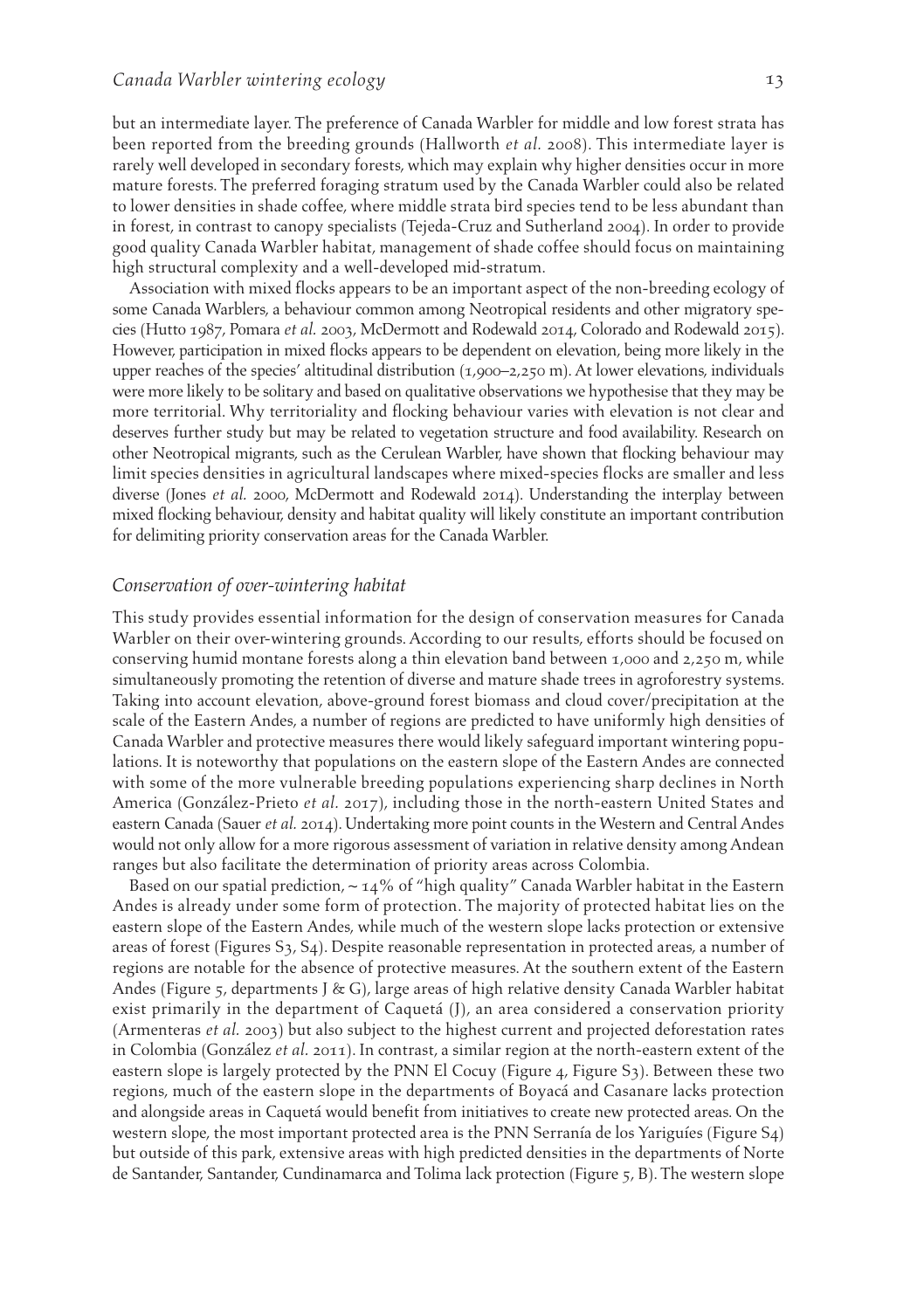in general has undergone more extensive conversion to agriculture (Armenteras *et al.* 2003) and here a combination of reforestation, regeneration, restoration and agroforestry projects could prevent near total habitat loss.

Whether actions should focus on the protection and restoration of Andean forests or on using market-based solutions through agroforestry systems such as shade-coffee is unclear. Clearly relative densities are higher in mature forests and the relative quality of shade coffee for this species has yet to be determined, although the relationship with canopy height likely has important implications for shade management in coffee plantations. Consequently, in the near-term, protecting mature humid forest at intermediate elevations in the Andes is a viable strategy that can be combined with efforts to conserve watersheds, reduce erosion and minimize carbon dioxide emissions (Asquith *et al.* 2008).

## **Supplementary Material**

To view supplementary material for this article, please visit [https://doi.org/](https://doi.org/10.1017/S0959270918000229)10.1017/ S[0959270918000229](https://doi.org/10.1017/S0959270918000229)

## **Acknowledgements**

We are extremely grateful to all the landowners who allowed us access to their properties, with special thanks to the owners of Hacienda "La Fragua" and farms "Villa Gloria", "El Diamante", "Villa María", "Puerto López", "La Bonanza" and "El Quininí" in the Eastern Andes, and Claudia and Mickey Weber of the Hacienda La Victoria in the Sierra Nevada de Santa Marta. We also extend a special thanks to Eibar Agarra (Santa María), Angel Arturo Ciro (Santa María), Gustavo Londoño (Chicoral), Mauricio Torres (Reserva Bomarea), Luisa Victoria Jamarillo (San José de Suaita), Hacienda El Roble, and Roberto Saenz (Pedro Palo) for their assistance in visiting the different sites. We thank Camila Gómez for assisting data collection. We thank Richard Chandler, Daniel Linden and Jeffrey Royle for important advice and help on distance sampling analyses, and Keith Hobson and Camila Gómez for constructive comments on the manuscript. Two anonymous reviewers provided detailed comments that greatly improved this manuscript. This is contribution No. 3 of the project "The non-breeding season ecology and migratory connectivity of the Canada Warbler in Colombia" led by SELVA. Fieldwork was funded by Environment and Climate Change Canada through an operating grant to Keith A. Hobson (K4E21-14-0-524) and we give special thanks to the latter for supporting SELVA's work in Colombia. Data analysis and manuscript production was carried out as a voluntary project by the authors. Funders had no input into the content of the manuscript and their approval was not required prior to submission or publication.

## **References**

- Aharon-Rotman, Y., Bauer, S. and Klaassen, M. (2016) A chain is as strong as its weakest link: Assessing the consequences of habitat loss and degradation in a long-distance migratory shorebird. *Emu* 116: 199–207.
- Armenteras, D., Gast, F. and Villareal, H. (2003) Andean forest fragmentation and the representativeness of protected natural areas in the eastern Andes, Colombia. *Biol. Conserv.* 113: 245–256.
- Asquith, N. M., Vargas, M. T. and Wunder, S. (2008) Selling two environmental services:

In-kind payments for bird habitat and watershed protection in Los Negros, Bolivia. *Ecol. Econ.* 65: 675–684.

- Baccini, A., Walker, W., Carvahlo, L., Farina, M., Sulla-Menashe, D. and Houghton, R. (2015) Tropical forests are a net carbon source based on new measurements of Gain and Loss. Available at: [climate.globalforestwatch.org.](http://climate.globalforestwatch.org)
- Bakermans, M. H., Vitz, A. C., Rodewald, A. D. and Rengifo, C. G. (2009) Migratory songbird use of shade coffee in the Venezuelan Andes with implications for conservation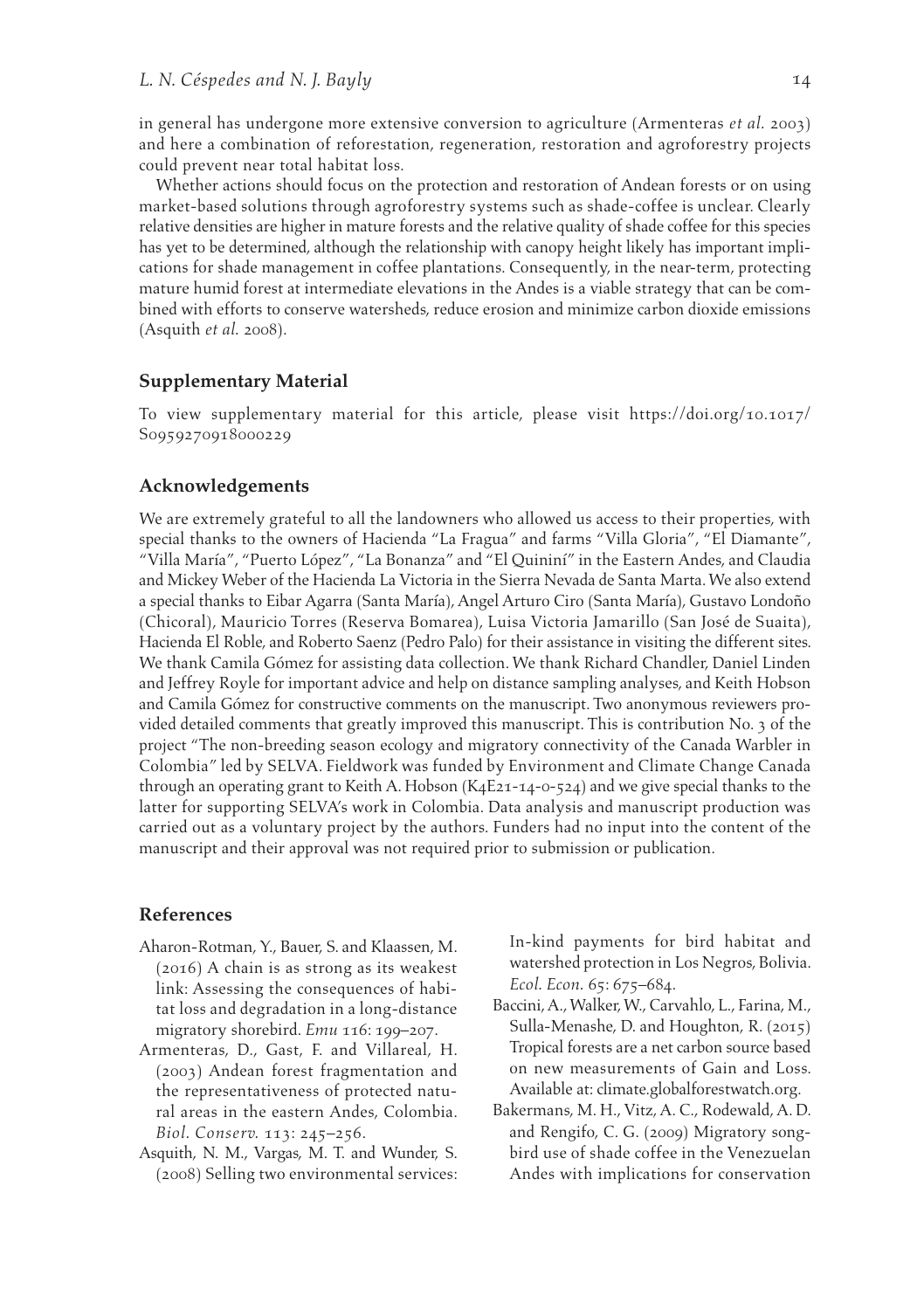of Cerulean Warbler. *Biol. Conserv.* 142: 2476–2483.

- Bayly, N. J., Rosenberg, K. V., Easton, W. E., Gómez, C., Carlisle, J., Ewert, D. N., Drake, A. and Goodrich, L. (2018) Major stopover regions and migratory bottlenecks for Nearctic-Neotropical landbirds within the Neotropics: a review. *Bird Conserv. Internatn*. 28: 1–26.
- Becker, D. A., Bohall, P. and Keyser, P. D. (2012) Canada Warbler use of harvested stands following timber management in the southern portion of their range. *For. Ecol. Manage.* 276: 1–9.
- Bivand, R., Keitt, T. and Rowlingson, B. (2017) rgdal: Bindings for the "Geospatial" Data Abstraction Library. [https://cran.r-project.](https://cran.r-project.org/web/packages/rgdal/index.html) [org/web/packages/rgdal/index.html](https://cran.r-project.org/web/packages/rgdal/index.html)
- Bivand, R. and Rundel, C. (2017) rgeos: Interface to Geometry Engine - Open Source ('GEOS'). [https://cran.r-project.org/web/packages/](https://cran.r-project.org/web/packages/rgeos/index.html) [rgeos/index.html](https://cran.r-project.org/web/packages/rgeos/index.html)
- Colorado, G. J., Hamel, P. B., Rodewald, A. D. and Mehlman, D. (2012) Advancing our understanding of the non-breeding distribution of Cerulean Warbler (*Setophaga cerulea*) in the Andes. *Ornitol. Neotrop.* 23: 309–317.
- Colorado, G. J. and Rodewald, A. D. (2015) Assembly patterns of mixed-species avian flocks in the Andes. *J. Anim. Ecol.* 84: 386–395.
- COSEWIC (2008) Assessment and status report: Canada Warbler (*Wilsonia canadensis*). Ottawa, Canada: Committee on the Status of Endangered Wildlife in Canada.
- Curson, J., David, Q. and Beadle, D. (1994) *Warblers of the Americas: An identification guide*. Boston: Houghton Mifflin Company.
- Davidson, I. J., Fernández, D. D. and Clay, R. (2011) Important Bird Areas as wintering sites for boreal migrants in the Tropical Andes Pp. 95-106 in J. V. Wells, ed. *Boreal birds of North America: a hemispheric view of their conservation links and significance*. Berkeley, USA: University of California Press. (Studies in Avian Biology no. 41).
- Diamond, J. M. (1973) Distributional ecology of New Guinea birds. *Science* 179: 759–769.
- Díaz-Bohórquez, A. M., Bayly, N. J., Botero, J. E. and Gómez, C. (2015) Aves migratorias en agroecosistemas del norte de Latinoamérica, con énfasis en Colombia. *Ornitol. Colomb.* 2014: 3–27.
- Etter, A., McAlpine, C., Wilson, K., Phinn, S. and Possingham, H. (2006) Regional patterns of agricultural land use and deforestation in Colombia. *Agric. Ecosyst. Environ.* 114: 369–386.
- Faaborg, J., Holmes, R. T., Anders, A. D., Bildstein, K. L., Dugger, K. M., Gauthreaux, S. A., Heglund, P., Hobson, K. A., Jahn, A. E., Johnson, D. H., Latta, S. C., Levey, D. J., Marra, P. P., Merkord, C. L., Nol, E., Rothstein, S. I., Sherry, T. W., Sillett, T. S., Thompson, F. R., *et al* (2010) Conserving migratory land birds in the New World: Do we know enough? *Ecol. Appl.* 20: 398–418.
- Fiske, I. and Chandler, R. (2011) "unmarked": an R package for Fitting Hierarchichal Models of Wildlife Occurence and Abundance. *J. Stat. Softw.* 43: 1–23.
- Flockhart, D. T. T., Mitchell, G. W., Krikun, R. G. and Bayne, E. M. (2016) Factors driving territory size and breeding success in a threatened migratory songbird, the Canada Warbler. *Avian Conserv. Ecol.* 11(2): 4.
- Gómez, C., Gómez-Bahamón, V., Cárdenas-Ortíz, L. and Bayly, N. J. (2015) Distribution of Nearctic-Neotropical migratory birds along a South American elevation gradient during spring migration. *Wilson J. Ornithol.* 127: 72–86.
- González-Prieto, A. M., Bayly, N. J., Colorado, G. J. and Hobson, K. A. (2017) Topography of the Andes Mountains shapes the wintering distribution of a migratory bird. *Divers. Distrib.* 23: 118–129.
- González, J. J., Etter, A. A., Sarmiento, A. H., Orrego, S. A., Ramírez, C., Cabrera, E., Vargas, D., Galindo, G., García, M. C. and Ordoñez, M. F. (2011) *Análisis de tendencias y patrones espaciales de deforestación en Colombia*. Bogotá DC: Instituto de Hidrología, Meteorología y Estudios Ambientales-IDEAM.
- Grinde, A. R. and Niemi, G. J. (2016) Influence of landscape, hábitat, and species co-occurrence on occupancy dynamics of Canada Warblers. *Condor* 118: 513–531.
- Hagan, J. M. and Johnston, D. W. (1992) Ecology and conservation of neotropical migrant landbirds. Washington DC: Smithsonian Institute Press.
- Hallworth, M., Ueland, A., Anderson, E., Lambert, D. and Reitsma, L. (2008) Habitat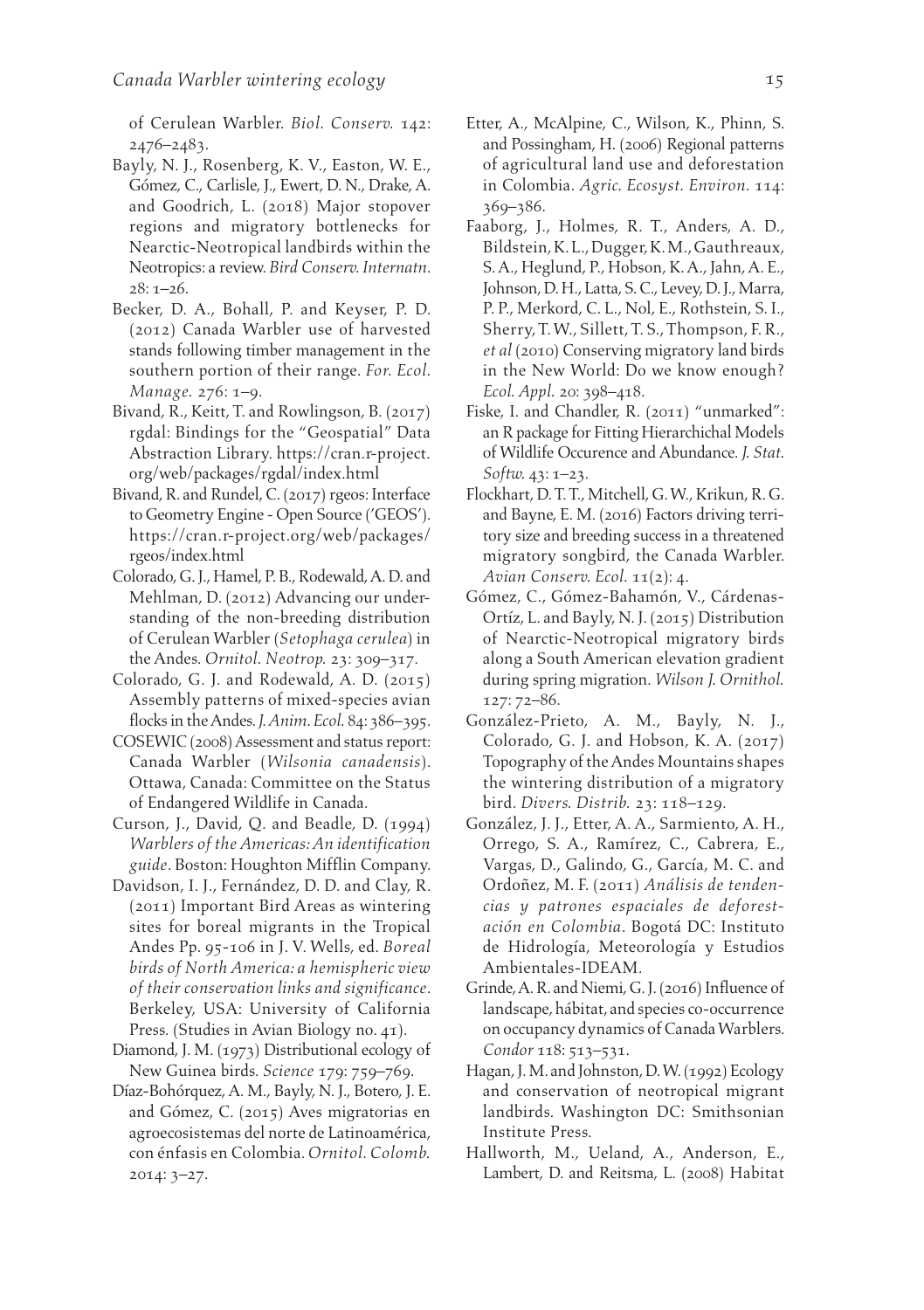selection and site fidelity of Canada Warblers (*Wilsonia canadensis*) in Central New Hampshire. *Auk* 125: 880–888.

- Harrison, X. A., Blount, J. D., Inger, R., Norris, D. R. and Bearhop, S. (2011) Carry-over effects as drivers of fitness differences in animals. *J. Anim. Ecol.* 80: 4–18.
- Hijmans, R. J., Cameron, S. E., Parra, J. L., Jones, P. G. and Jarvis, A. (2005) Very high resolution interpolated climate surfaces for global land areas. *Int. J. Climatol.* 25: 1965–1978.
- Hijmans, R. J. and van Etten, J. (2012) raster: Geographic data analysis and modeling. [https://cran.r-project.org/web/packages/](https://cran.r-project.org/web/packages/raster/index.html) [raster/index.html](https://cran.r-project.org/web/packages/raster/index.html)
- Holmes, R. T. (2007) Understanding population change in migratory songbirds: Long-term and experimental studies of Neotropical migrants in breeding and wintering areas. *Ibis* 149: 2–13.
- Hutto, R. L. (1987) A description of mixedspecies insectivorous bird flocks in western Mexico. *Condor* 89: 282–292.
- IUCN (2017) *The IUCN Red List of Threatened Species. Version 2017-1*. Available at: [http://](http://www.iucnredlist.org) [www.iucnredlist.org](http://www.iucnredlist.org) [Accessed May 12, 2017].
- James, F. C. and Shugart, H. H. J. (1970) A Quantitative method of habitat description. *Audubon F. Notes* 24: 727–736.
- Jankowski, J. E., Ciecka, A. L., Meyer, N. Y. and Rabenold, K. N. (2009) Beta diversity along environmental gradients : implications of habitat specialization in tropical montane landscapes. *J. Anim. Ecol.* 78: 315–327.
- Johnson, M. D., Sherry, T. W., Holmes, R. T. and Marra, P. P. (2006) Assessing habitat quality for a migratory songbird wintering in natural and agricultural habitats. *Conserv. Biol.* 20: 1433–1444.
- Jones, J., Barg, J. J., Sillett, T. S., Veit, M. L. and Robertson, R. J. (2004) Minimum estimates of survival and population growth for Cerulean Warblers (*Dendroica cerulea*) breeding in Ontario, Canada. *Auk* 121: 15–22.
- Jones, J., Perazzi, P. R., Carruthers, E. H. and Raleigh, J. (2000) Sociality and foraging behavior of the Cerulean Warbler in Venezuelan shade-coffee plantations. *Condor* 102: 958–962.
- Komar, O. (2006) Priority contribution, ecology and conservation of birds in coffee

plantations: a critical review. *Bird Conserv. Internatn.* 16: 1–23.

- Lynch, J. F. (1995) Effects of point count duration, time-of-day, and aural stimuli on detectability of migratory and resident bird species in Quintana Roo, Mexico. Pp. 1–6 in J. Ralph, J. R. Sauer and S. Droege, eds. *Monitoring bird populations by point counts*. Albany, CA: USDA Forest Service, Pacific Southwest research Station. (Forest Service General Technical Report PSW-GTR-149).
- Marra, P., Hobson, K. A. and Holmes, R. T. (1998) Linking winter and summer events in a migratory bird by using stable-carbon isotopes. *Science* 282: 1884–1886.
- McDermott, M. E. and Rodewald, A. D. (2014) Conservation value of silvopastures to neotropical migrants in andean forest flocks. *Biol. Conserv.* 175: 140–147.
- Norris, D. R., Marra, P. P., Kyser, T. K., Sherry, T. W. and Ratcliffe, L. M. (2004) Tropical winter habitat limits reproductive success on the temperate breeding grounds in a migratory bird. *Proc. R. Soc. London B Biol. Sci.* 271: 59–64.
- Pomara, L. Y., Cooper, R. J. and Petit, L. J. (2003) Mixed-species flocking and foraging behavior of four neotropical warblers in Panamanian shade coffee fields and forests. *Auk* 120: 1000–1012.
- Pyle, P. (1997) *Identification guide to North American birds*. Bolinas, USA: Slate Creek Press.
- R Development Team (2008) *R: A language and environment for statistical computing*. Vienna, Austria: R Foundation for Straistical Computing.
- Reitsma, L. R., Hallworth, M. T. and Benham, P. M. (2008) Does age influence territory size, habitat selection, and reproductive success of male Canada Warblers in central New Hampshire? *Wilson J. Ornithol.* 120: 446–454.
- Remsen, J. V. (2001) True winter range of the Veery (*Catharus fuscescens*): Lessons for determining winter ranges of species that winter in the tropics. *Auk* 118: 838–848.
- Robbins, C. S., Sauer, J. R., Greenberg, R. S. and Droege, S. (1989) Population declines in North American birds that migrate to the neotropics. *Proc. Natl. Acad. Sci.* 86: 7658–7662.